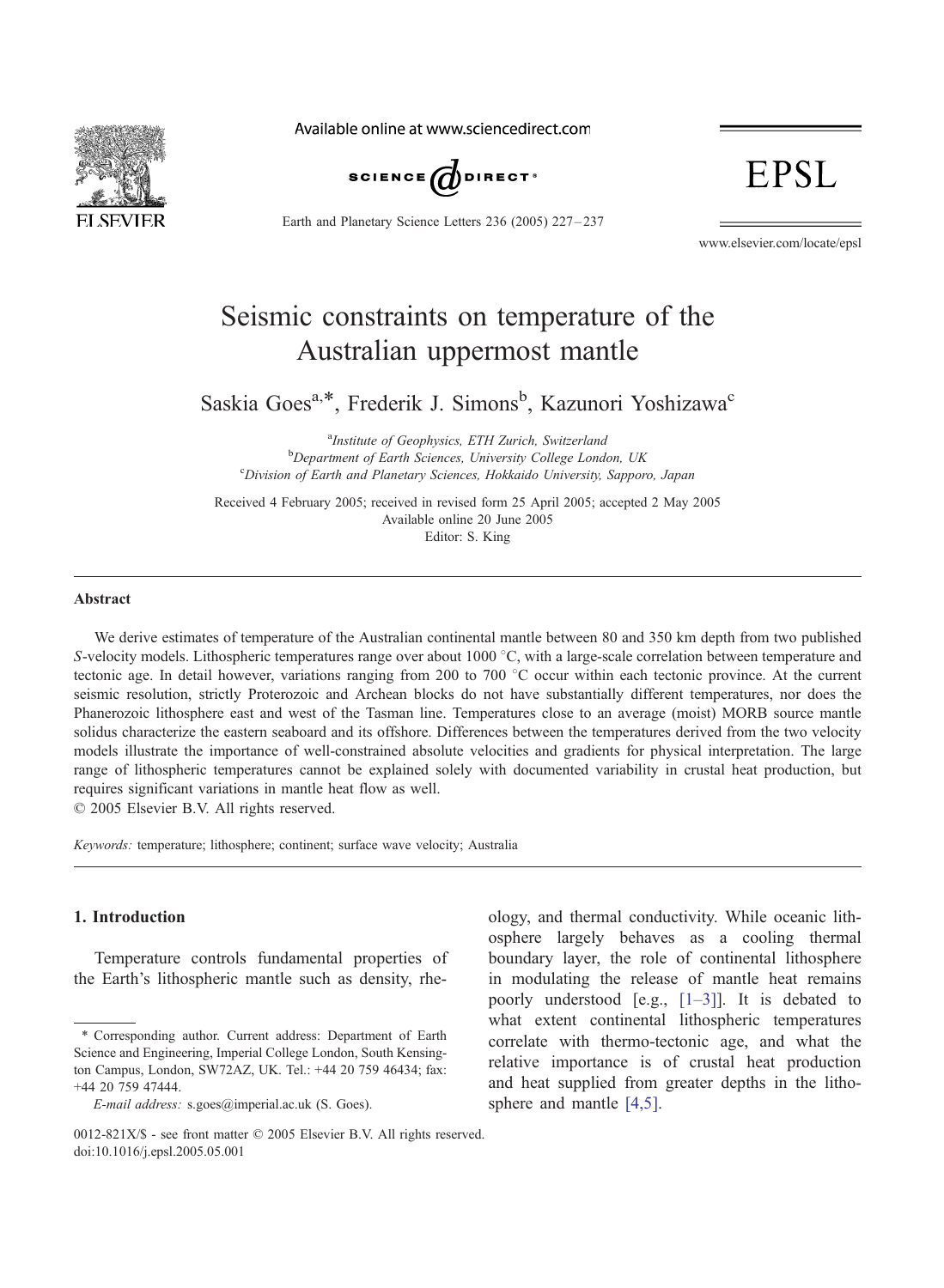<span id="page-1-0"></span>

Fig. 1. (a) Tectonic map of Australia, showing tectonic provinces (dashed lines) and locations of Cenozoic volcanism (red triangles). Also shown is the large-scale tectonic/thermal subdivision: Archean, Proterozoic, western and eastern Phanerozoic, in increasingly darker gray shades [after [\[14,22\]\]](#page-9-0). The coarse tectonic division and the circles were used for calculation of the average geotherms in [Fig. 3a](#page-4-0),b,c, respectively. Colors correspond to tectonic affiliation: purple—Archean, blue—Proterozoic, orange, red—Phanerozoic non-/volcanic (see legend [Fig. 3\)](#page-4-0). Y— Yilgarn craton, K—Kimberley, G—Gawler craton, T—Tasman Line. (b) Australian surface heat-flow data from the Pollack et al. compilation [\[15\]](#page-9-0), which give a good indication of the distribution and values of heat-flow measurements. (c) Map of temperature at 140 km depth, inferred from the  $V_S$  model of [\[23\],](#page-9-0) assuming a constant pyrolite composition. (d) Similar as (c), but inferred from the  $V_S$  model of [\[21\].](#page-9-0) White-dashed contours mark the moist MORB-source solidus of Hirth and Kohlstedt [\[31\].](#page-10-0)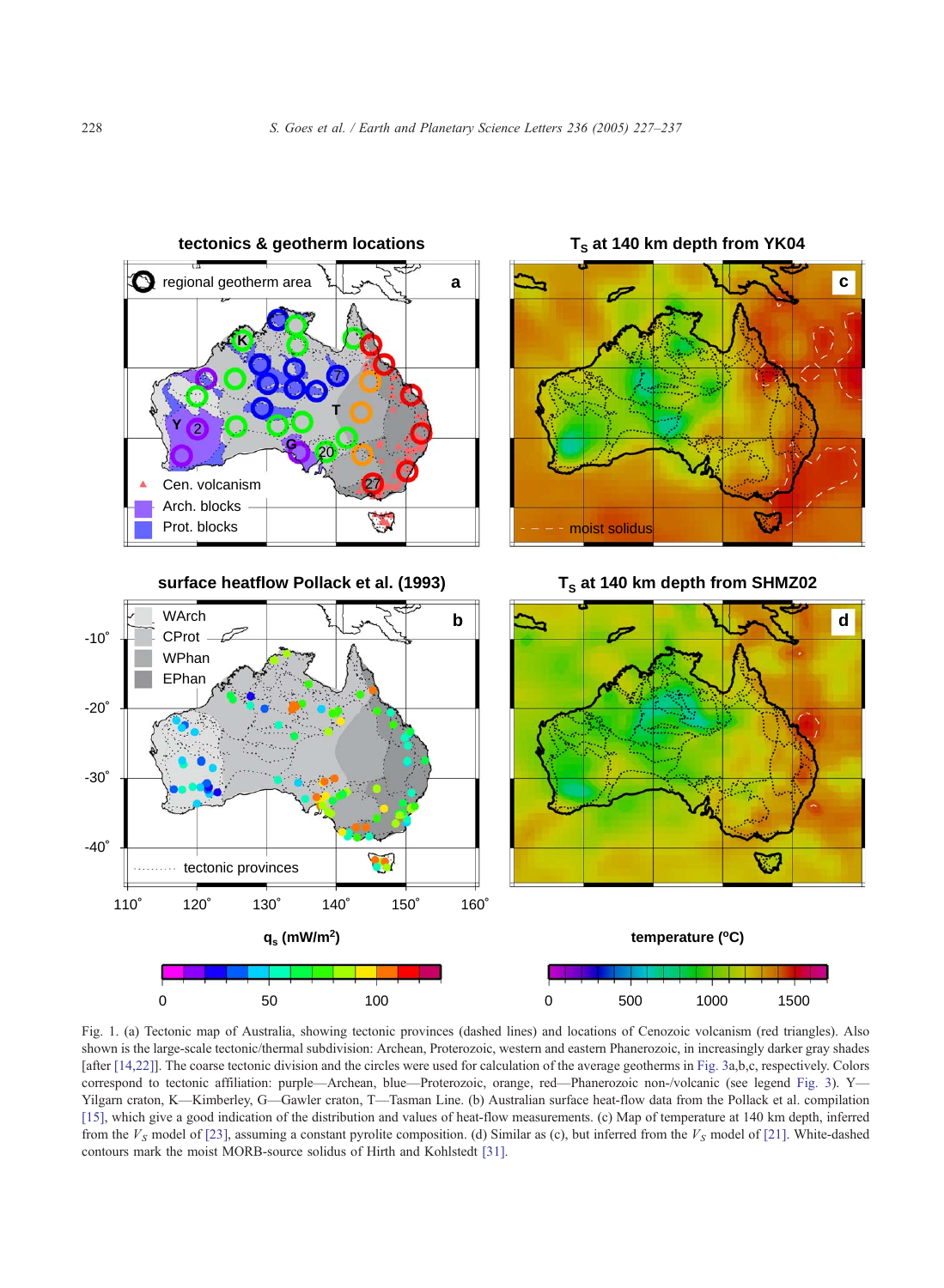Surface heat flow directly reflects the lithosphere's thermal state, but its extrapolation to temperature at depth involves many uncertainties [\[6,7\],](#page-9-0) and requires the assumption that heat transport is conductive and in steady-state. Seismic velocities provide in situ information on lithospheric mantle structure, and are strongly sensitive to temperature in the uppermost mantle. Basaltic depletion of lithospheric mantle—which is thought to increase with thermo-tectonic age [\[8\]](#page-9-0) may cancel thermal effects on density [\[9\],](#page-9-0) but the effect of such compositional variations on seismic wave speed is secondary to that of temperature [\[10,11\].](#page-9-0) Joint inversions of gravity and seismic data have hinted at compositional variability in the lithosphere [\[12,13\].](#page-9-0) However, such approaches carry larger uncertainties than the ones with which we can determine thermal structure from regional seismic models at the current resolution, when compositional influence is neglected. Such seismic temperature estimates are derived here for the Australian uppermost mantle.

The Australian continent comprises tectonic domains ranging from Archean cratons in the west, Proterozoic metamorphic belts in the center, to Mesozoic basins that have experienced Cenozoic volcanism in the east ([Fig. 1a](#page-1-0)). Compared to North America and Europe, there is limited information about the thermal structure of its lithosphere, as heat-flow data are sparse [\[14,15\]](#page-9-0) ([Fig. 1b](#page-1-0)). Data for the western and eastern parts of the continent fall within global trends of how heat flow generally decreases with tectonic age. In contrast, the predominantly Proterozoic center of the continent is characterized by surface heat flow significantly higher than global averages (which are dominated by the densely sampled European and North American continents) [\[16,17\].](#page-9-0) In a few locations, geothermobarometry provides temperature-depth profiles that indicate cool conditions under the Proterozoic domains and non-steady state thermal conditions in southeastern Australia, associated with Cenozoic volcanism [\[18\].](#page-9-0)

Both body and surface-wave studies reveal a lithosphere that is fast under the western two-thirds of the continent and relatively slow under the eastern rim, with seismic thicknesses of up to 300 km [\[19–24\].](#page-9-0) Here, we analyze the recent S-velocity models of Simons et al. [\[21\]](#page-9-0) and Yoshizawa and Kennett [\[23\].](#page-9-0) Both velocity models are based on multimode Rayleigh-wave dispersion analyses, but use different inversion techniques and theoretical approximations.

Surface-wave data have yielded continental-scale velocity models for several other continents with a lateral and radial resolution appropriate for tectonic interpretation [e.g., [\[25\]\]](#page-9-0). Unfortunately, no P-velocity model of similar resolution exists for Australia. The distribution of data used in the two S-velocity models is similar, so differences between the models provide information on the uncertainties inherent to tomographic inversions. Together with the published model resolution estimates this gives a more complete picture of the seismic resolution. The seismically derived temperatures we obtain are compared with independent constraints from surface heat flow and geothermobarometry.

# 2. Velocities and temperature conversion

The velocity model of Simons et al. [\[21\]](#page-9-0) is based on a partitioned waveform inversion of constraints derived from fundamental Rayleigh waves with 40– 200 s periods and higher modes with periods between 20 and 125 s along over 2200 paths sampling most of the Australian continent. With such data, the bulk of the mantle-structure resolution is confined to depths between 80 and 400 km. Although model resolution is notoriously hard to quantify, numerous tests and comparisons between modeling techniques indicate a nominal resolution of 250 km laterally and 50 km radially [\[21\].](#page-9-0) Wave speed perturbations are believed to be accurate within 0.75% of the background model [\[21\].](#page-9-0) Thermal interpretation only requires the isotropic part of this model (which also included azimuthal anisotropy). We will subsequently refer to this model as SHMZ02.

The model of Yoshizawa and Kennett [\[23\]](#page-9-0) uses a three-step inversion method. First, multi-mode phase speeds of Rayleigh waves are derived from the 2000 1-D path-specific shear-speed profiles determined by Debayle and Kennett [\[20\].](#page-9-0) The spatial coverage, controlled by the distribution of sources and receivers, is similar as in model SHMZ02. In the second step, they invert the path-specific phase speeds for dispersion maps of the fundamental mode and three higher modes, for period ranges between 40 and 150 s. Higher frequencies, which are increasingly affected by (unmodeled) mode coupling, were not considered. In this step, the effects of off-great-circle propagation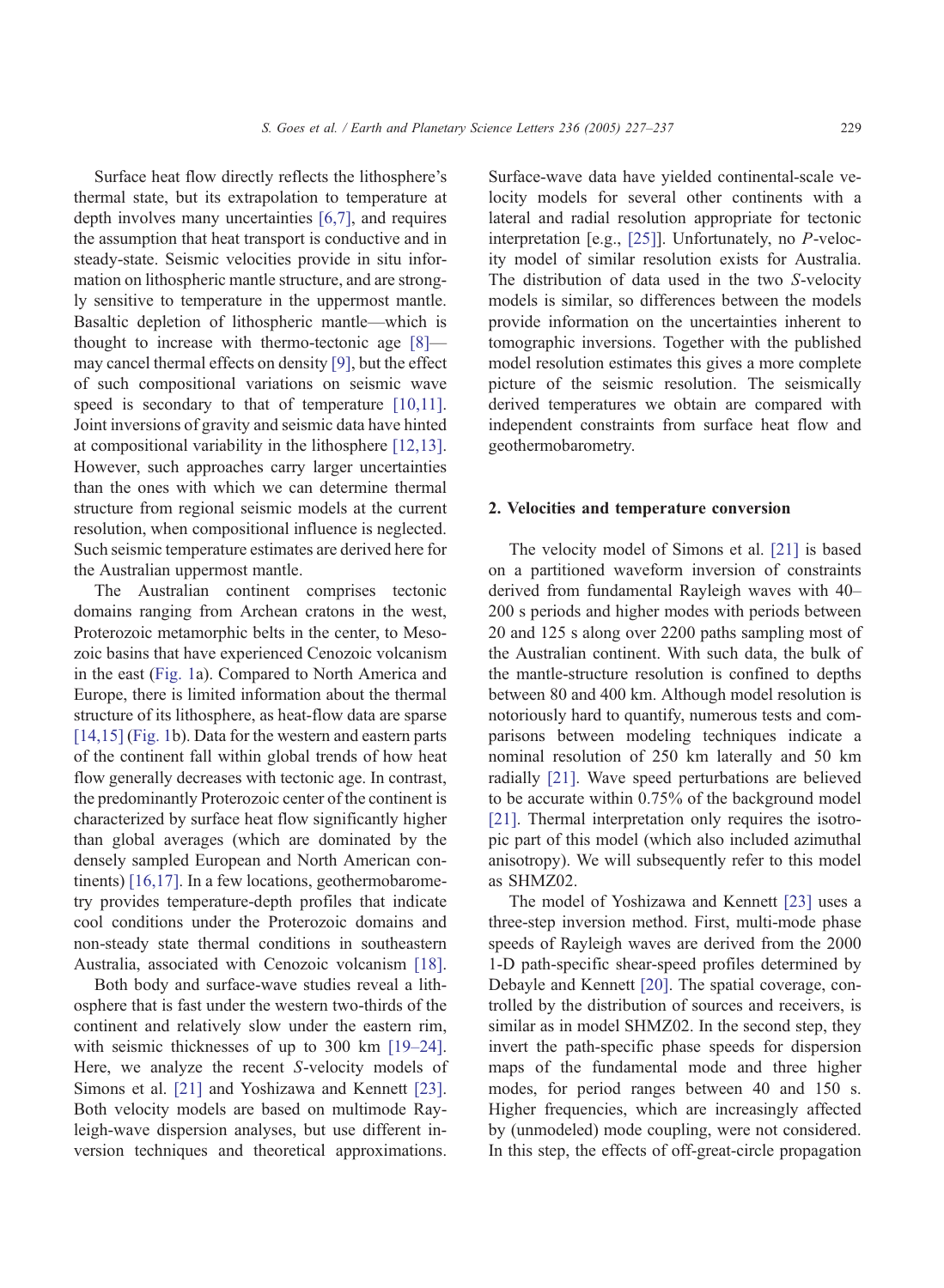<span id="page-3-0"></span>and finite frequency of surface waves are incorporated. In the final step, the set of dispersion maps for several modes and frequencies are combined to construct 3-D shear speeds. The authors estimate their horizontal resolution at 400 km. The model is reliable down to about 350 km depth, with a depth resolution that is on the order of 50 km. The recovery of velocity anomaly amplitudes is likely somewhat better than in models where finite-frequency effects are neglected [\[23,26\]](#page-9-0). This (isotropic) model will be given the acronym YK04.

Our approach to convert velocities between 80 and 350 km into temperature is a slightly updated form of the procedure of Goes et al. [\[10\].](#page-9-0) It accounts for both elastic and anelastic effects. All elastic parameters are taken from the compilation by Cammarano et al. [\[27\].](#page-10-0) The anelasticity model used for the displayed results is model  $Q_1$  [\[10\].](#page-9-0) The elastic parameters are extrapolated linearly to high temperature and using 3rd order finite strain to high pressure [\[27\].](#page-10-0) Because of the non-linear temperature dependence that anelasticity introduces at shallow mantle depths, absolute velocities (not just anomalies) are required for a thermal interpretation [\[10,27\].](#page-9-0) Using this method, we found that when we assume that velocity structure is the result of temperature variations only, P-velocities, S-velocities and surface heat flow for the uppermost mantle under Europe and North America yield consistent temperature estimates [\[10,28\].](#page-9-0) This confirms that composition has a secondary effect on seismic structure at shallow mantle depths. It should be noted however that neither of the models used for North America and Europe samples typical cratonic areas, where depletion is largest [\[8\],](#page-9-0) and most noticeable due to lower temperature sensitivity of seismic waves at low temperature [\[10\].](#page-9-0)

Unless noted otherwise, we assume a pyrolite composition and include all phase changes below the spinel–garnet transition [\[29\].](#page-10-0) In our previous work, we used a linear depth extrapolation and neglected all phase transitions. The non-linear extrapolation with depth and the inclusion of olivine- and garnet-component phase transitions (mainly the gradual pyroxene–garnet solid solution in the depth range of interest here) turn out to have only a minor effect (at most few 10s of degrees) on the temperatures inferred. The (notincluded) spinel–garnet transition at around 60–80 km depth has a somewhat larger velocity signature than the deeper garnet transitions. Neglecting it adds only a small uncertainty because of the very strong temperature-sensitivity at these depths [\[10\].](#page-9-0) Uncertainties in the elastic and anelastic mineral parameters, by themselves, result in temperature estimates with confidence intervals of  $\pm 100$  °C [\[10,27\].](#page-9-0)

#### 3. Thermal structure

#### 3.1. Seismic temperatures

Temperatures at 140 km depth range over 1000 degrees, from 500-600 °C to 1500-1600 °C ([Fig.](#page-1-0) 1c,d, Fig. 2). The lowest temperatures are found under the North Australian "craton", an assemblage of Proterozoic domains in north-central Australia, and



Fig. 2. Comparison of temperature estimates from the two S-velocity models (Simons et al. [\[21\]—](#page-9-0)SHMZ02, and Yoshizawa and Kennett [\[23\]—](#page-9-0)YK04) at several depths. Dots (colored according to tectonic affiliation, see legend in [Fig. 3\)](#page-4-0) represent temperature averages over the circles in [Fig. 1,](#page-1-0) with error bars corresponding to the variation within the circle. In bold, the line  $T_{YK} = T_{SHMZ}$  is shown, flanked by a gray  $\pm 100$  °C zone illustrating the uncertainty in the  $V_S$ -temperature conversion. Dashed lines mark the temperature of an adiabat with a 1300 °C potential temperature, gray lines the MORB-source solidus of Hirth and Kohlstedt [\[31\].](#page-10-0) There is a strong correlation between the two thermal fields, but small systematic differences in temperatures at the shallowest and largest depths. The range in temperature is similar in both models.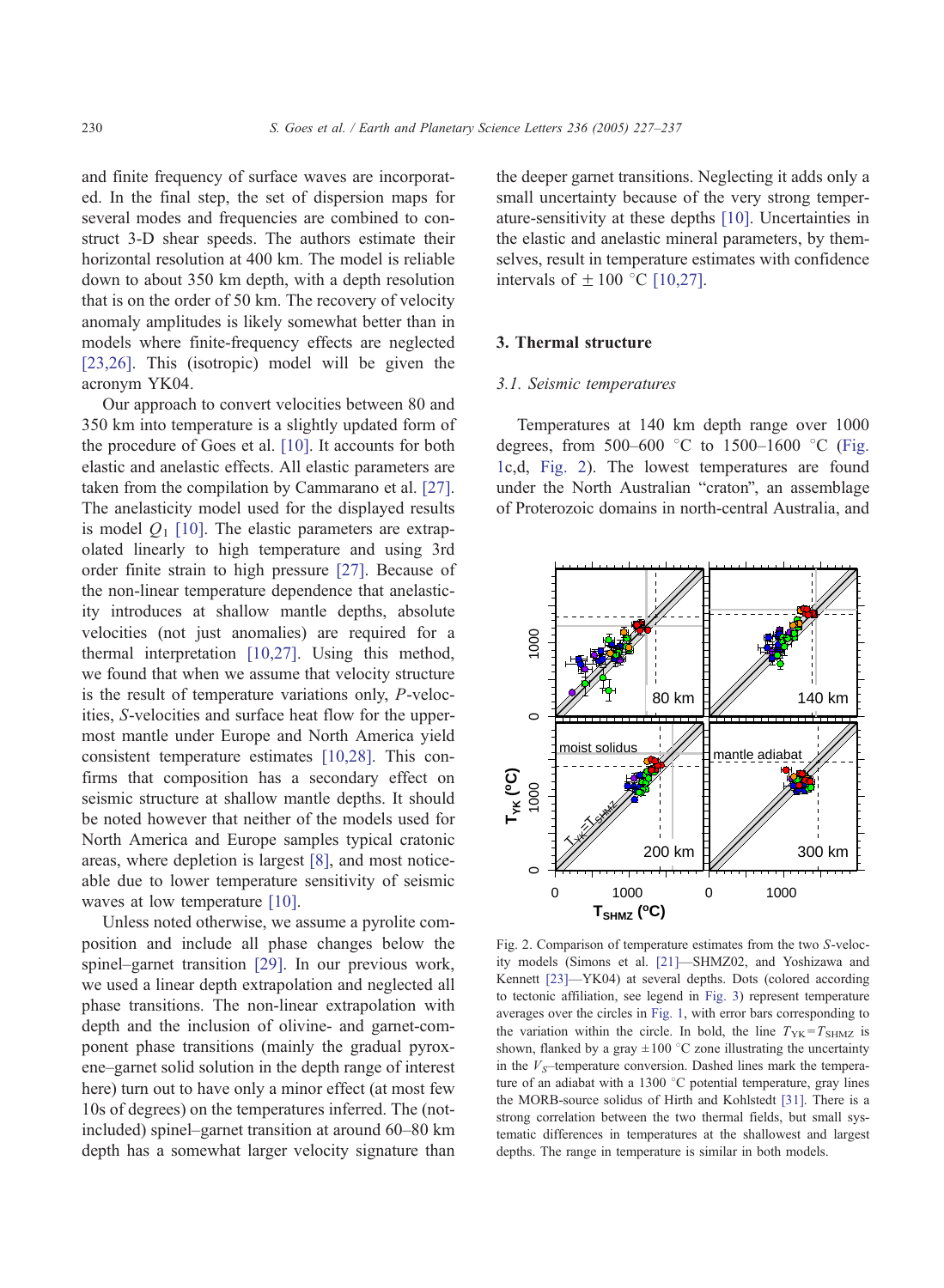<span id="page-4-0"></span>under the Archean Yilgarn craton. The highest temperatures are found below the eastern seaboard and the adjacent oceanic domains. A strongly depleted cratonic composition [\[8\]](#page-9-0) would increase the lowest temperatures by about 200  $^{\circ}$ C, while the highest temperatures would barely be affected [\[10,28\].](#page-9-0)

Despite their different inversion procedures and theoretical approximations, both S-velocity models yield a very similar range and large-scale distribution of temperature, and temperature estimates correlate well ([Figs. 1 and 2\)](#page-1-0). However, the YK04 model systematically gives somewhat higher temperatures than the SHMZ02 model above 200 km depth ([Figs.](#page-1-0) 1 and 2), and somewhat lower than SHMZ02 temperatures below 200–250 km ([Figs. 2 and 3\)](#page-3-0). These differences may reflect the reference models towards which the seismic inversions are damped. At depths shallower than about 200 km, SHMZ02's reference velocities exceed those of YK04's reference model; at larger depths, the relation reverses. Below, we discuss the features of the temperature field that emerge as robust from both models. Discrepancies between the temperatures derived from the two models can be

attributed to differences in inversion technique and spatial resolution. This illustrates how uncertainties in the absolute seismic velocities can affect physical interpretation.

On average, there is a systematic decrease of temperature with thermo-tectonic age (Fig. 3). A similar first-order correlation has been noted for Australian average seismic velocity, seismic lid thickness and mechanical strength [\[30\].](#page-10-0) The trend is illustrated by the large-scale thermal averages (Fig. 3a) over the main tectonic/heat-flow provinces ([Fig. 1\)](#page-1-0), i.e. the Archean west, the mainly Proterozoic center, and the Phanerozoic east. The latter is further subdivided into an eastern part, which has been affected by Cenozoic volcanism, and an unaffected western part. At 140 km depth, the continent's center is about  $100\degree C$  warmer than the Archean west, and the Phanerozoic east is almost 500  $\degree$ C warmer than the center (Fig. 3a). The highest temperatures, close to the solidus representative for a (moist) MORB source [\[31\],](#page-10-0) are found near the eastern seaboard ([Fig. 1\)](#page-1-0). These temperatures are similar to the, also resolved, oceanic temperatures northwest of Australia.



Fig. 3. (a) Average geotherms for the large-scale tectonic subdivision (see [Fig. 1\)](#page-1-0). Thick lines are from the model of Simons et al. [\[21\]](#page-9-0) (SHMZ02), thin lines from the model of Yoshizawa and Kennett [\[23\]](#page-9-0) (YK04) (b) Geotherms for circles with 300 km diameter, indicated on [Fig.](#page-1-0) 1, from temperatures of model SHMZ02. (c) As (b), but inferred from model YK04. For reference, solid gray lines show steady-state geotherms from Chapman [\[6\],](#page-9-0) labeled with their corresponding surface heat-flow values, and a 1300 °C mantle adiabat, as well as the wet and dry peridotite solidi [\[56\].](#page-10-0)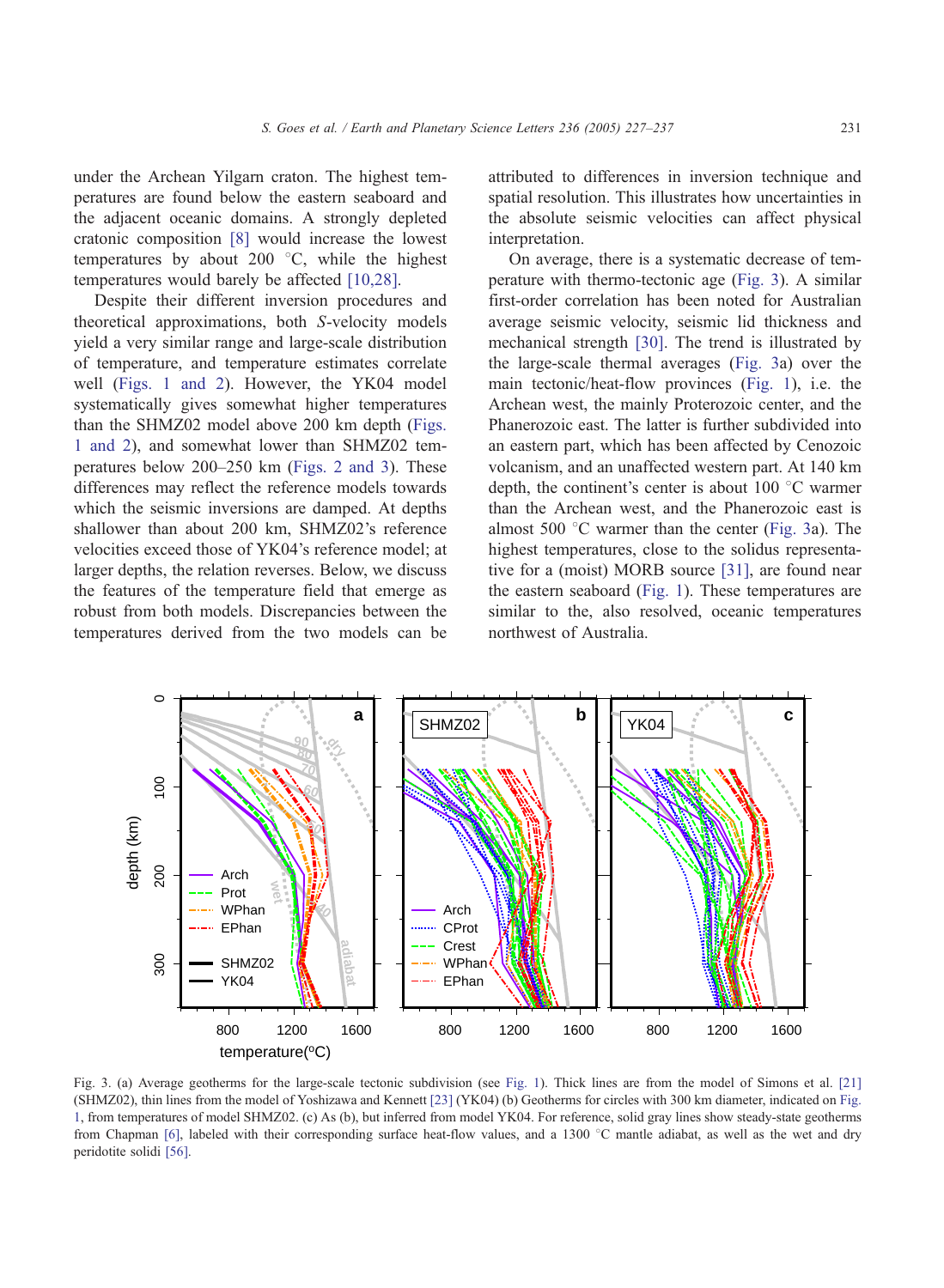As observed for mechanical and seismic thickness [\[30\],](#page-10-0) our mantle temperatures show notable regional deviations from an age-dependent pattern, on scales smaller than about 1000 km. To investigate the thermal structure in more detail, while respecting the lateral seismic resolution, regional geotherms ([Fig. 3b](#page-4-0),c) were determined by averaging temperature over circles with 300 km diameter. Their locations were chosen to correspond to tectonically and thermally interesting points and they are spread over the continent ([Fig. 1\)](#page-1-0). The circles' size is small enough that each one is mostly contained within a single tectonic block. By color, we distinguish the geotherms according to their tectonic affiliation. Besides the coarse division made before (Archean, Proterozoic, west and eastern Phanerozoic), we divided the geotherms of the central part into those corresponding to Proterozoic blocks and those falling in the area in between, and the small Archean Gawler craton located in the southeastern corner of the central tectonic province.

The regional geotherms ([Fig. 3b](#page-4-0),c) show that the Proterozoic geotherm in [Fig. 3a](#page-4-0) is the average of two components, the actual Proterozoic domains, which have temperatures as low as the Archean cratonic blocks, and the area in between, which overlaps in temperature with the geotherms from the western part of the Phanerozoic domain. Very low cratonic temperatures around 80 km depth would be raised about 200 °C [\[10\]](#page-9-0) by accounting for a strongly depleted composition [\[8\].](#page-9-0) Resolution below the Yilgarn craton is significantly less than that under north-central Australia and apparent differences in thermal thickness between these regions are probably not resolved [\[21,23,24\].](#page-9-0)

Three of the coldest central Australian geotherms do not strictly fall within the Proterozoic blocks, yet they follow Proterozoic/Archean profiles ([Figs. 2 and](#page-3-0) 3). Differences between the geotherms according to the two seismic models, sometimes amounting to several 100 $\degree$ C ([Figs. 2 and 3\)](#page-3-0), also reflect that 300 km is at the small-scale limit of the spatial resolution. Yet, the ensemble of regional geotherms gives a good overview of temperature deviations. Within each tectonic domain there are thermal variations of 200  $\degree$ C (EPhan, WPhan) to about 700 $\degree$ C (Arch, Prot and the rest of the central tectonic province). Temperatures in the eastern part of the Phanerozoic province are all higher than in the rest of the continent and are the only ones to approach the  $1300\text{ °C}$  mantle adiabat.

#### 3.2. Lithospheric thickness

The large-scale tectonic geotherms converge at 300 km ([Figs. 2 and 3a](#page-3-0)), although wave speeds in both models are constrained to larger depths. This indicates that the thermal thickness of the conductive lithosphere is about 300 km. By this depth, the overall temperature range has halved, to about 500 degrees, with temperatures between 900–1000  $^{\circ}$ C and 1500– 1600 °C ([Figs. 2 and 3\)](#page-3-0). Tracing the depth of a 1200  $\rm{^{\circ}C}$  isotherm (often taken as a proxy for the thermal base of the lithosphere) is made somewhat difficult by the varying thermal gradients with depth, but also yields depths of around 300 km under the west and central tectonic provinces and depths ranging from 150 to 200 km under the western Phanerozoic to less than 100 km in the east. Similar thermal thicknesses were independently obtained from surface heat-flow data [\[32\].](#page-10-0) These estimates are also consistent with the seismic thickness, which, when defined as the depth of the 1% velocity anomaly contour, lies at 250–300 km [\[30\].](#page-10-0) Whereas at depths shallower than 250 km seismic structure clearly correlates with surface tectonics, this correlation has all but disappeared below 300 km depth.

Note that the geotherms at depth do not converge to the adiabat taken to be representative of convective-mantle temperatures ([Figs. 2 and 3\)](#page-3-0). A potential mantle temperature of around  $1300$  °C has been inferred from petrologic data [\[33\]](#page-10-0) and the correspondence of olivine-system phase transitions with the 410 and 660 km discontinuities [\[34\].](#page-10-0) It could be somewhat higher [\[35\],](#page-10-0) but is unlikely to be significantly lower. The equation of state we used, as well as the incorporation of garnet-component phase transitions, which start above 400 km, do not significantly influence the recovered temperatures at these depths. Other continental velocity models have yielded similarly cool sublithospheric temperatures [\[10,28\].](#page-9-0) These low temperature estimates may be controlled by the used background velocity models, which are not strongly seismically constrained [\[27,36\].](#page-10-0) Shapiro and Ritzwoller [\[37\]](#page-10-0) found that, besides models damped towards global seismic reference models, velocity structure compatible with the mantle adiabat were also acceptable solutions to their uppermost-mantle surface-wave tomography. Such uncertainties in the absolute velocity structure, as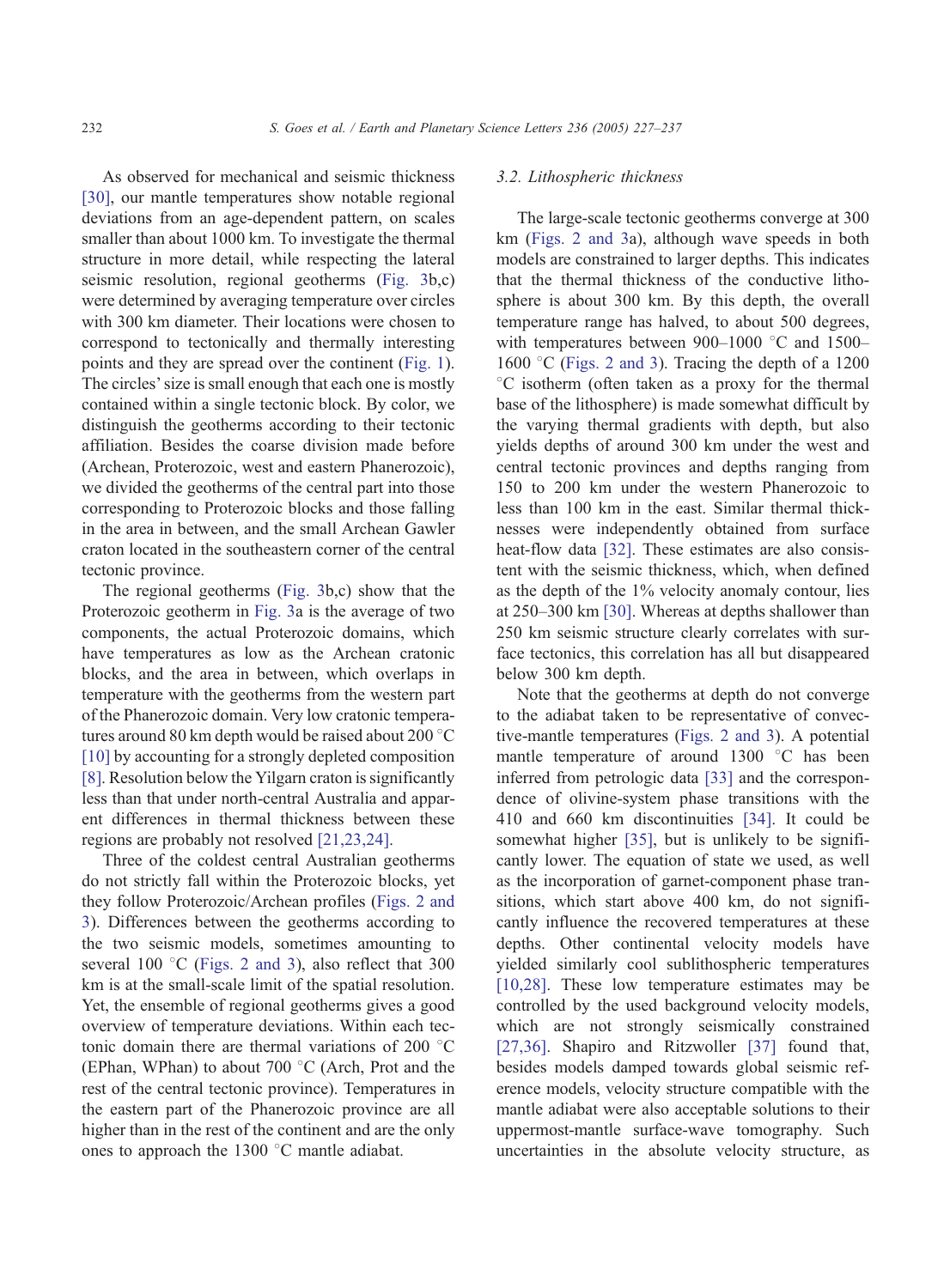<span id="page-6-0"></span>well as uncertainties in the extrapolation of anelasticity with depth [\[38\]](#page-10-0) need to be further investigated before an interpretation of the deep subcontinental temperatures can be made.

# 3.3. Comparison with other data

The geotherms are compared with a standard set of steady-state conductive geotherms inferred from global surface heat-flow studies [\[6\].](#page-9-0) These geotherms assume that 40% of the surface heat flow is produced in the continental crust and 60% (the reduced or mantle heat flow) is supplied from below (lower crust, lithosphere and mantle). The Archean west has temperatures that are close to those of such a 40  $mW/m<sup>2</sup>$  geotherm ([Fig. 3a](#page-4-0)), compatible with the low heat flow,  $39 \pm 8$  mW/m<sup>2</sup>, measured in this part of the continent [\[16\]](#page-9-0) (see also Fig. 4, area 2). The Phanerozoic east has temperatures that join those of  $60-70$  mW/m<sup>2</sup> geotherms ([Fig. 3a](#page-4-0)), consistent with the average surface heat flow of  $72 \pm 27$  mW/ m<sup>2</sup> observed there. The lithospheric temperatures of the Proterozoic center are much lower than expected from extrapolation of its average surface heat flow of  $82 \pm 25$  mW/m<sup>2</sup> [\[16\]](#page-9-0) along these standard geotherms. Instead, they are more compatible with

a geotherm anchored to the global Proterozoic heatflow average between 49 and 54 mW/m<sup>2</sup>.

It should be noted that heat-flow data coverage is fairly sparse [\[14–16\]](#page-9-0) ([Fig. 1b](#page-1-0)). Within the uncertainties, heat-flow derived temperatures agree with the seismic temperatures in most locations where both are available. Exceptions are the few very high  $(>90$ mW/m<sup>2</sup>) heat-flow locations in central Australia (e.g. at circle 7, Fig. 4). The high central Australian average heat flow is influenced by these values, whose origins lie in anomalously high values of crustal heat production, as previously inferred from geochemical analyses [\[16,17\].](#page-9-0) A large variation in lithospheric temperatures in the central and eastern tectonic provinces is consistent with the large variations in heat flow (both cases  $\pm$  25 mW/m<sup>2</sup>) in these two provinces.

Temperatures under the Kimberley province in north-central Australia and Gawler craton are somewhat higher than the temperatures close to a 40 mW/  $m<sup>2</sup>$  conductive geotherm inferred from garnet concentrates [\[18\],](#page-9-0) but consistent with the few available heatflow measurements. Temperatures in southern Australia (Fig. 4, circle 20) are consistent with the strongly concave cratonic-margin xenolith geotherm (EMAC) [\[18\].](#page-9-0) The moderate crustal heat-flow values along the east coast agree with the mantle temperatures that are



Fig. 4. Comparison of seismic geotherms (with uncertainties according to Cammarano et al. [\[27\],](#page-10-0) bold solid lines with light gray uncertainties— SHMZ02, long-dashed lines with dark gray uncertainties—YK04) with surface heat flow (shallow geotherms calculated following [\[6\],](#page-9-0) with ± 20% uncertainty, bold dotted lines with light gray uncertainties) and geotherms from geothermobarometry (short-dashed bold lines, [\[18\]\)](#page-9-0) for a selection of the geotherms in [Fig. 2b](#page-3-0) (locations labeled in [Fig. 1\)](#page-1-0). For reference, gray lines show the 40 and 90 mW/m<sup>2</sup> geotherms according to [\[6\],](#page-9-0) and a 1300 °C mantle adiabat, as well as the wet and dry peridotite solidi [\[56\]](#page-10-0) (dotted).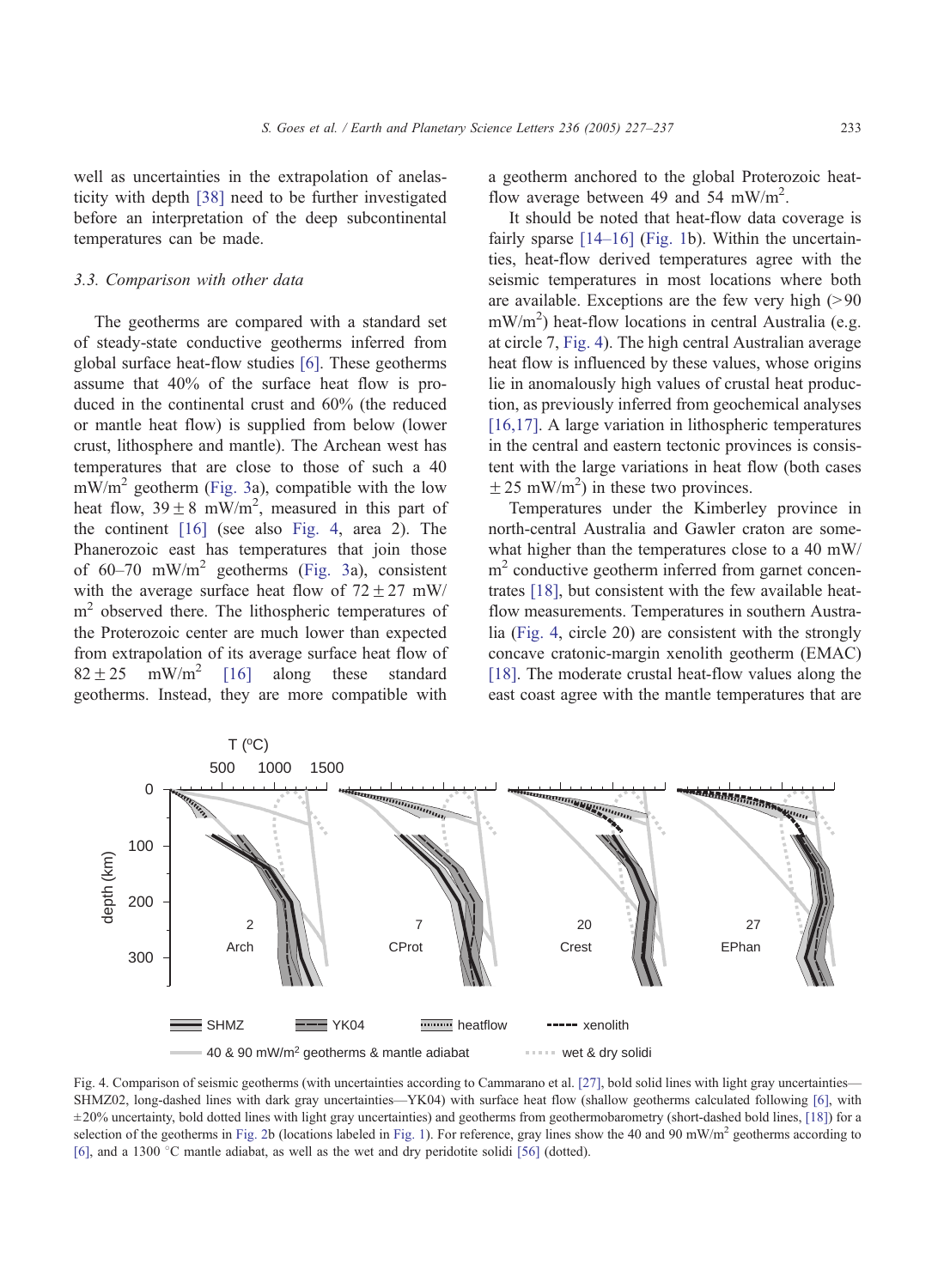high for the Australian continent but not as high as under tectonically active regions in the western US and parts of west and central Europe [\[10,28\].](#page-9-0) Locally higher values, e.g. under southeastern Australia may be due to non-steady state thermal structure associated with the recent volcanism. The geothermobarometry profile [\[39\]](#page-10-0) derived for this region is able to reconcile high surface heat-flow values with the moderate mantle temperatures and steep thermal gradients that we infer [\(Fig. 4,](#page-6-0) circle 27).

#### 4. Discussion

# 4.1. Seismic resolution

The results indicate what aspects of the seismic models would need refinement for better temperature constraints. Enhanced lateral resolution will be helpful, and is already strived for in most tomographic models. It can be achieved by denser data coverage, and by combining different data types, e.g., surface and body wave data, group and phase velocities, waveform data and polarization constraints, or seismic and other geophysical data, for example from geothermobarometry on xenoliths [\[40–43\].](#page-10-0)

Also important, however, are better resolution, and uncertainty estimates, of absolute velocities and velocity-depth gradients. Better theoretical approximations (e.g., including finite frequency effects and off-great circle wave propagation [\[44–46\]\)](#page-10-0) can improve anomaly amplitude recovery, as well as provide a more realistic spatial resolution estimate. The inferred absolute velocity can also be significantly affected by damping towards a reference model, and in the several-stage surface-wave inversions, by limiting the search space of path-average velocity models. Such procedures are unavoidable, but repeating the analysis for a set of reference models allows for a better characterization of the uncertainties in absolute velocity [\[47\].](#page-10-0)

The uncertainties in absolute velocity also translate into uncertainties in velocity-depth gradients. The surface waves employed in SHMZ02 and YK04 are relatively sensitive to velocity variations with depth for our depth range of interest (compared to e.g., teleseismic travel times). To include higher frequency surface waves, which have more depth sensitivity, would require better theoretical approaches and corrections for scattering. Additional data that improve lateral resolution may also enhance vertical resolution (e.g., regional body waves), but will probably not lead to much refinement of the current 50 km depth resolution. Uncertainty estimates of the seismically recovered depth gradients can be improved, by statistical analyses of the properties of acceptable velocity structures [\[48\].](#page-10-0) In addition, forward tests of the compatibility of proposed physical structures with seismic data can help to evaluate plausible interpretations (e.g., [\[36,37\]](#page-10-0)).

# 4.2. Crustal vs. mantle heat flux

Our Australian continental geotherms show that thermo-tectonic age may play some role in controlling the background thermal regime, distinguishing Precambrian from Phanerozoic regions ([Fig. 3\)](#page-4-0). However, the large regional variability indicates that tectonic age alone is a poor temperature indicator on anything but the very largest scale.

Variations in crustal heat production have often been designated as the main control on such regional variations [\[5,49\].](#page-9-0) [Fig. 5](#page-8-0) illustrates the sensitivity of lithospheric temperature to crustal and mantle heatflow variations by abandoning the 0.6  $q_s$  correlation between surface and mantle heat flow assumed in the theoretical geotherms [\[after 6\]](#page-9-0) plotted in [Figs. 2–4.](#page-3-0) Conductivity parameters are from [\[6\].](#page-9-0) Profiles were calculated for fixed mantle heat-flow values, of 10, 15, 20 and 40 mW/m<sup>2</sup>, while upper crustal heat production at the surface was tailored to obtain total surface heat-flow values compatible with the most commonly measured values, between 40 and 90 mW/m<sup>2</sup>. Heat production decreases exponentially with depth in the upper crust, with a characteristic depth of 15 km. Lower crustal heat production is set to a constant value of 0.22  $\mu$ W/m<sup>3</sup> [\[7\];](#page-9-0) heat production below the crust is set to zero.

These calculations show that crustal heat production variations produce lithospheric temperature deviations of just a few hundred degrees ([Fig. 5\)](#page-8-0). A strong accumulation of heat-producing elements in the deep crust may produce a somewhat larger lithospheric temperature range [\[49\],](#page-10-0) but only by a few tens to a hundred degrees for upper-crustal depth distributions of heat production ranging from exponential to linear, and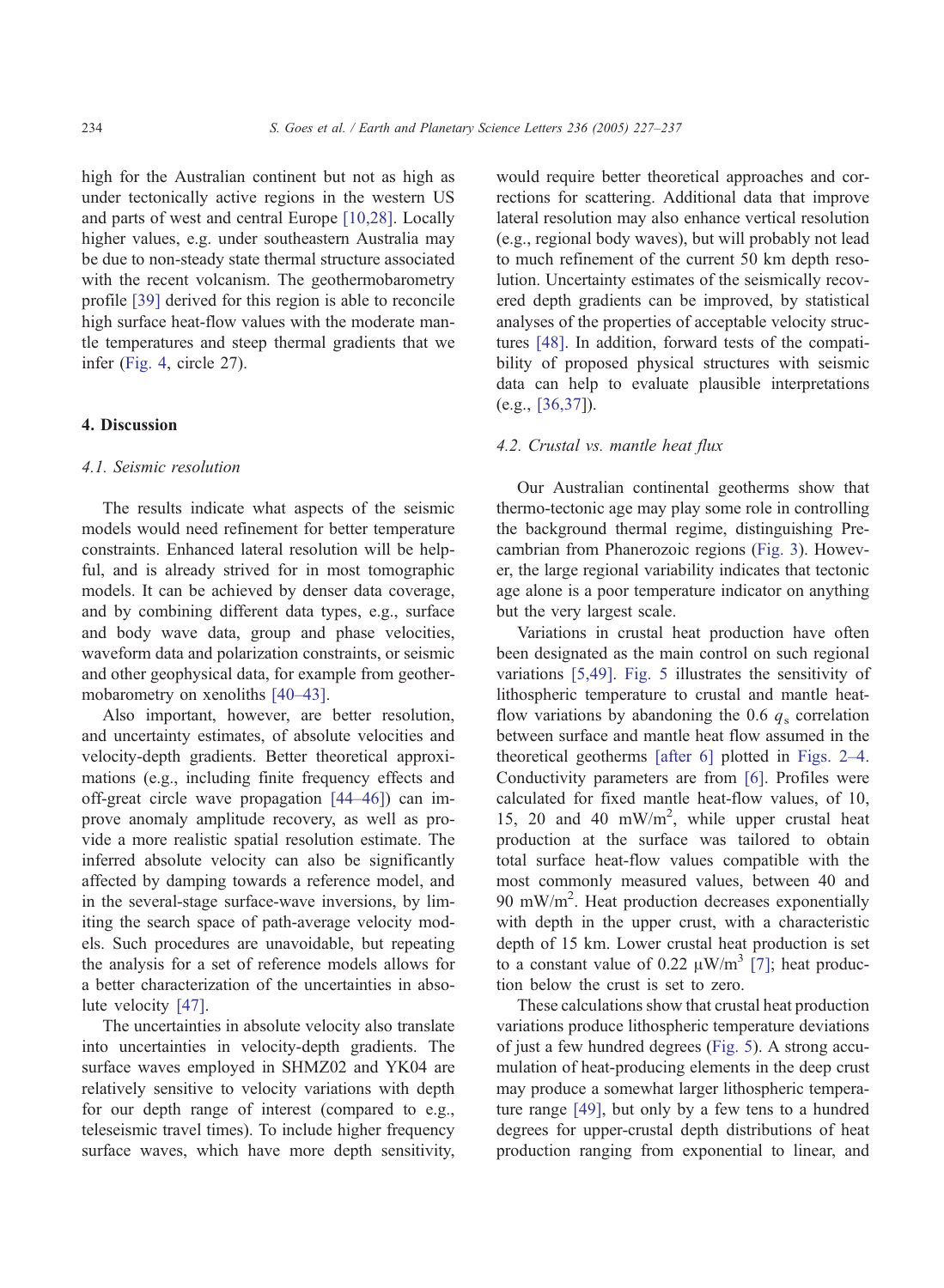<span id="page-8-0"></span>

Fig. 5. Theoretical steady-state conductive geotherms for fixed mantle heat-flow values and a range of crustal heat production to obtain total surface heat-flow values ( $q_s$ ) of 40, 50, ..., 90 mW/m<sup>2</sup>. Parameter values are given in the text. Curves are shown for a mantle heat flux of 10, 15, 20 and 40 mW/ $m<sup>2</sup>$  (for the latter no  $q_s$ =40 mW/m<sup>2</sup> geotherm is shown). For reference, the 40 and 90 mW/m<sup>2</sup> geotherms according to [\[6\],](#page-9-0) and a 1300 °C adiabat (which limits conductive temperatures) are shown in bold gray lines. It is clear that variations in mantle heat flow induce much larger temperature variations in the subcrustal lithosphere than variations in crustal heat production. Different depth distributions of crustal heat production than assumed here have a relatively minor effect on the total lithospheric temperature spread.

lower crustal heat production within the range of [\[7\].](#page-9-0) Most observations, including those for Australia, point to shallow crustal concentrations [\[6,16,17,32,50\].](#page-9-0) Thus, the large range of seismically estimated lithospheric temperatures requires significant variations in heat flux from below the crust.

Although the thermal gradients are not a well-constrained part of the seismic models, it is interesting to note that between 80 and 140 km, our estimated mantle heat flow ranges from close to 0 to 40 mW/  $m<sup>2</sup>$  (assuming a mantle conductivity of 3 W/m/K), with the largest variations in the thicker thermal lithosphere of the western two-thirds of the continent. This range is much larger than predicted by dynamic models that find that stable continents buffer the mantle heat flux component to  $15±5$  mW/m<sup>2</sup> [\[49,51\].](#page-10-0) Mantle heat-flow values ranging from 10 to  $20 \text{ mW/m}^2$  would put the largest range of temperatures at 200–250 km depth (Fig. 5), assuming steadystate conditions. The observed maximum variation in temperature occurs between 50 and 150 km ([Fig. 2\)](#page-3-0). Furthermore, mantle heat-flow values lower than 15  $mW/m<sup>2</sup>$  yield lithospheric thicknesses (Fig. 5) that are larger than the maximum of 300 km inferred from the Australian seismic models.

Lithospheric temperatures under other continents, mapped seismically and inferred from xenolith and heat-flow data, span a similarly large range, also with maximum variability at depths between 50 and 150 km, and thermal thicknesses less than 300 km [\[7,10,28,32,37,52–54\].](#page-9-0) Thus, the depth distribution and range of seismically constrained lithospheric temperatures all indicate that mantle heat flux is more variable than dynamic models have predicted. Possibly, small-scale convection, which is suppressed in many models but can affect lithospheric structure [\[3,55\],](#page-9-0) plays a role in causing variability in heat flow into the base of the crust.

# 5. Conclusions

A conversion of shallow mantle S-velocities under Australia (from models of Simons et al. [\[21\]](#page-9-0) and Yoshizawa and Kennett [\[23\]](#page-9-0) between 80 and 350 km depth) to temperature [following [\[10,27\]\]](#page-9-0) gives a first-order picture of subcontinental mantle temperatures that is compatible with thermal structure inferred from surface heat flow and geothermobarometry. Comparison of the results from the two velocity models indicates that more detailed thermal interpretation would require: improved resolution on depth gradients, constraints on reference models and smaller-scale spatial resolution. Although there is an average trend of increasing temperature with decreasing thermo-tectonic age, the variability in thermal structure within tectonic domains is equally large. Within the seismic resolution, the temperatures and lithospheric depths of the Australian Archean and Proterozoic cratonic blocks cannot be distinguished, but they are significantly cooler than those of the Phanerozoic terranes (with or without the imprint of Cenozoic volcanism). The large range in lithospheric temperatures is compatible with the range in seismic temperatures that has been inferred for other continents [\[10,28,37,52,53\],](#page-9-0) and requires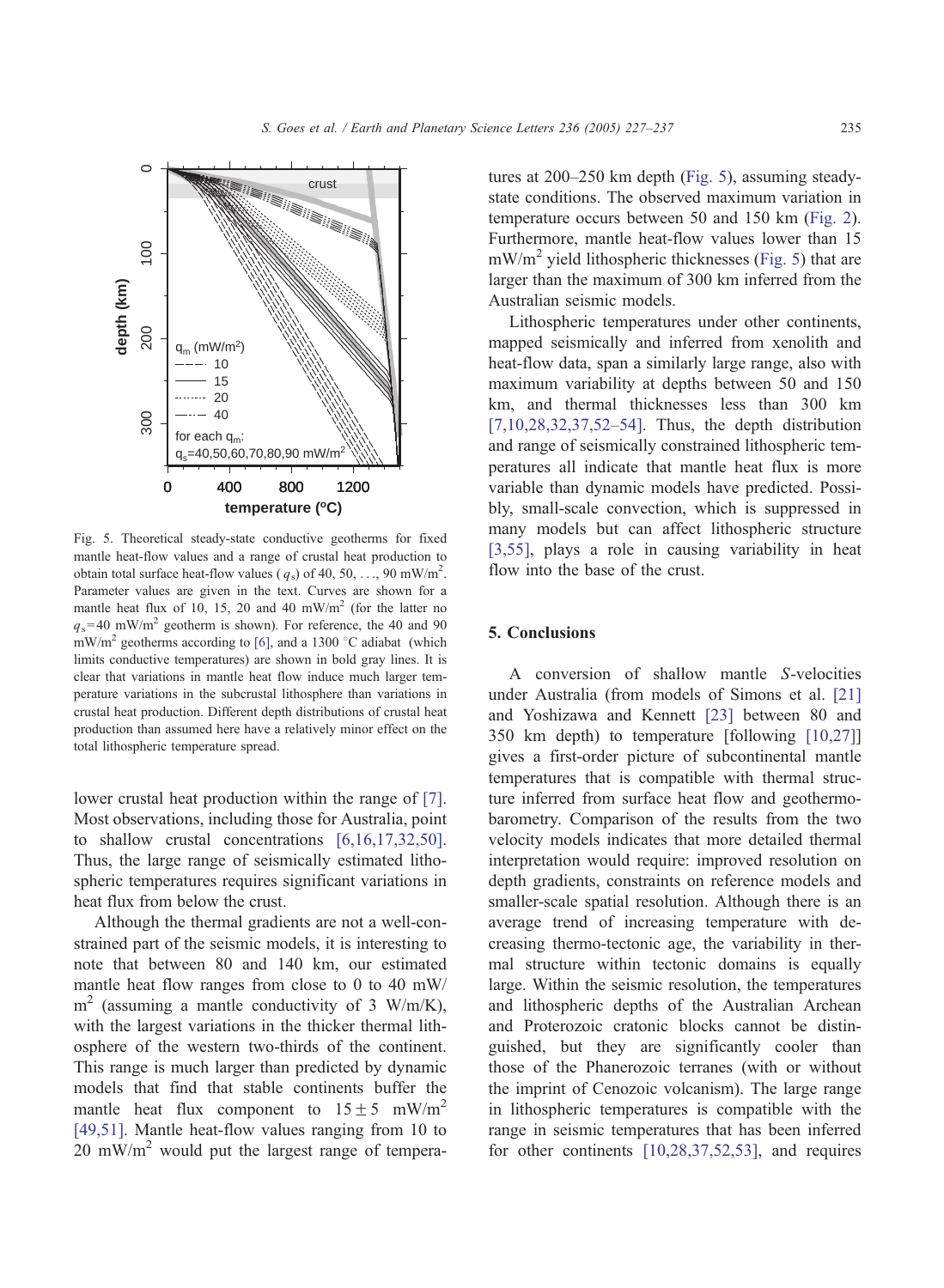<span id="page-9-0"></span>significant variations in both crustal heat production and mantle heat flow, under conditions that may not be steady-state.

#### Acknowledgments

We thank Nikolai Shapiro and Sandra McLaren for their thoughtful reviews. This work was supported by the Swiss National Fonds. This is contribution 1388 of the Institute of Geophysics, ETH Zurich.

#### References

- [1] A. Lenardic, L. Moresi, Heat flow scaling for mantle convection below a conducting lid: resolving seemingly inconsistent modeling results regarding continental heat flow, Geophys. Res. Lett. 28 (7) (2001) 1311 – 1314.
- [2] M. Gurnis, Large-scale mantle convection and the aggregation and dispersal of supercontinents, Nature 332 (1988) 695 – 699.
- [3] N.H. Sleep, Survival of Archean cratonal lithosphere, J. Geophys. Res. 108 (B6) (2003) 2302, doi:10.1029/2001JB000169.
- [4] H.N. Pollack, D.S. Chapman, On the regional variation of heat flow, geotherms and lithospheric thickness, Tectonophysics 38  $(1977)$  279 – 296.
- [5] C. Jaupart, J.C. Mareschal, The thermal structure and thickness of continental roots, in: R.D. van der Hilst, W.F. McDonough (Eds.), Composition, Deep Structure and Evolution of Continents, Developments in Geotectonics, vol. 24, Elsevier, Amsterdam, 1999.
- [6] D.S. Chapman, Thermal gradients in the continental crust, in: J.B. Dawson, D.A. Carswell, J. Hall, K.H. Wedepohl (Eds.), The Nature of the Lower Continental Crust, Geol. Soc. Spec. Publ., vol. 24, Geol. Soc. London, London, U.K., 1986, pp. 63–70.
- [7] R.L. Rudnick, W.F. McDonough, R.J. O'Connell, Thermal structure, thickness and composition of continental lithosphere, Chem. Geol. 145 (1998) 395-411.
- [8] W.L. Griffin, S.Y. O'Reilly, C.G. Ryan, O. Gaul, D.A. Ionov, Secular variation in the composition of subcontinental lithospheric mantle: geophysical and geodynamic implications, in: J. Braun, J. Dooley, B. Goleby, R. van der Hilst, C. Klootwijk (Eds.), Structure and Evolution of the Australian Continent, Geodynamics Ser., vol. 26, AGU, Washington, D.C., 1998, pp. 1-26.
- [9] T.H. Jordan, Structure and formation of the continental tectosphere, J. Petrol. (1988) 11-37 (Special Lithosphere Issue).
- [10] S. Goes, R. Govers, P. Vacher, Shallow upper mantle temperatures under Europe from P and S wave tomography, J. Geophys. Res. 105 (11) (2000) 11,153 – 11,169.
- [11] D.E. James, F.R. Boyd, D.L. Schutt, D.R. Bell, R.W. Carlson, Xenolith constraints on seismic velocities in the upper mantle

beneath South Africa, Geochem. Geophys. Geosystems 5 (1) (2004) Q01002, doi:10.1029/2003GC000551.

- [12] L. VanGerven, F. Deschamps, R.D. VanderHilst, Geophysical evidence for chemical variations in the Australian continental mantle, Geophys. Res. Lett. 31 (2004) L17607, doi:10.1029/ 2004GL020307.
- [13] A.M. Forte, H.K.C. Perry, Geodynamic evidence for a chemically depleted continental tectosphere, Science 290 (2000) 1940 – 1944.
- [14] J.H. Sass, A.H. Lachenbruch, Thermal regime of the Australian continental crust, in: M.W. McElhinny (Ed.), The Earth: Its Origin, Structure and Evolution, Academic Press, London, 1979, pp. 301 – 351.
- [15] H.N. Pollack, S.J. Hurter, J.R. Johnson, Heat flow from the earth's interior: analysis of the global data set, Rev. Geophys. 31 (1993) 267 – 280.
- [16] S. McLaren, M. Sandiford, M. Hand, N. Neumann, L. Wyborn, I. Bastrakova, The Hot Southern Continent: Heat Flow and Heat Production in Australian Proterozoic Terranes, in: Evolution and Dynamics of the Australian Plate, R.R. Hillis and R.D. Müller, eds., Geol. Soc. Am. Spec. Pap. 372, Geol. Soc. Aus. Spec. Pub. 22, 2003.
- [17] N. Neumann, M. Sandiford, J. Foden, Regional geochemistry and continental heat flow: implications for the origin of the South Australian heat flow anomaly, Earth Planet. Sci. Lett. 183 (2000) 107 – 120.
- [18] S.Y. O'Reilly, W.L. Griffin, O. Gaul, Paleogeothermal gradients in Australia: key to 4-D lithosphere mapping, AGSO J. Aust. Geol. Geophys. 17 (1) (1997) 63-72.
- [19] B.L.N. Kennett, Seismic Structure in the Mantle Beneath Australia, in: Evolution and Dynamics of the Australian Plate, R.R. Hillis and R.D. Müller, eds., pp. 7-23, Geol. Soc. Am. Spec. Pap. 372, Geol. Soc. Aus. Spec. Pub. 22, 2003.
- [20] E. Debayle, B.L.N. Kennett, The Australian continental upper mantle: structure and deformation inferred from surface waves, J. Geophys. Res. 105 (B11) (2000) 25,423 – 25,450.
- [21] F.J. Simons, R.D. Van der Hilst, J.-P. Montagner, A. Zielhuis, Multimode Rayleigh wave inversion for heterogeneity and azimuthal anisotropy of the Australian upper mantle, Geophys. J. Int. 151 (2002) 738 – 754.
- [22] F.J. Simons, R.D. Van der Hilst, A. Zielhuis, The deep structure of the Australian continent from surface-wave tomography, Lithos 48 (1999) 17 – 43.
- [23] K. Yoshizawa, B.L.N. Kennett, Multimode surface wave tomography for the Australian region using a three-stage approach incorporating finite frequency effects, J. Geophys. Res. 109 (2004) B02310, doi:10.1029/2002JB002254.
- [24] S. Fishwick, B.L.N. Kennett, A.M. Reading, Contrasts in lithospheric structure within the Australian craton—insights from surface wave tomography, Earth Planet. Sci. Lett. 231  $(2005)$  163 – 176.
- [25] S. Van der Lee, G. Nolet, Upper mantle S-velocity structure of North America, J. Geophys. Res. 102 (1997) 22,815-22,838.
- [26] R. Montelli, G. Nolet, F.A. Dahlen, G. Masters, E.R. Engdahl, S.-H. Hung, Global P and PP travel time tomography: rays vs. waves, Geophys. J. Int. 158 (2004) 637-654.